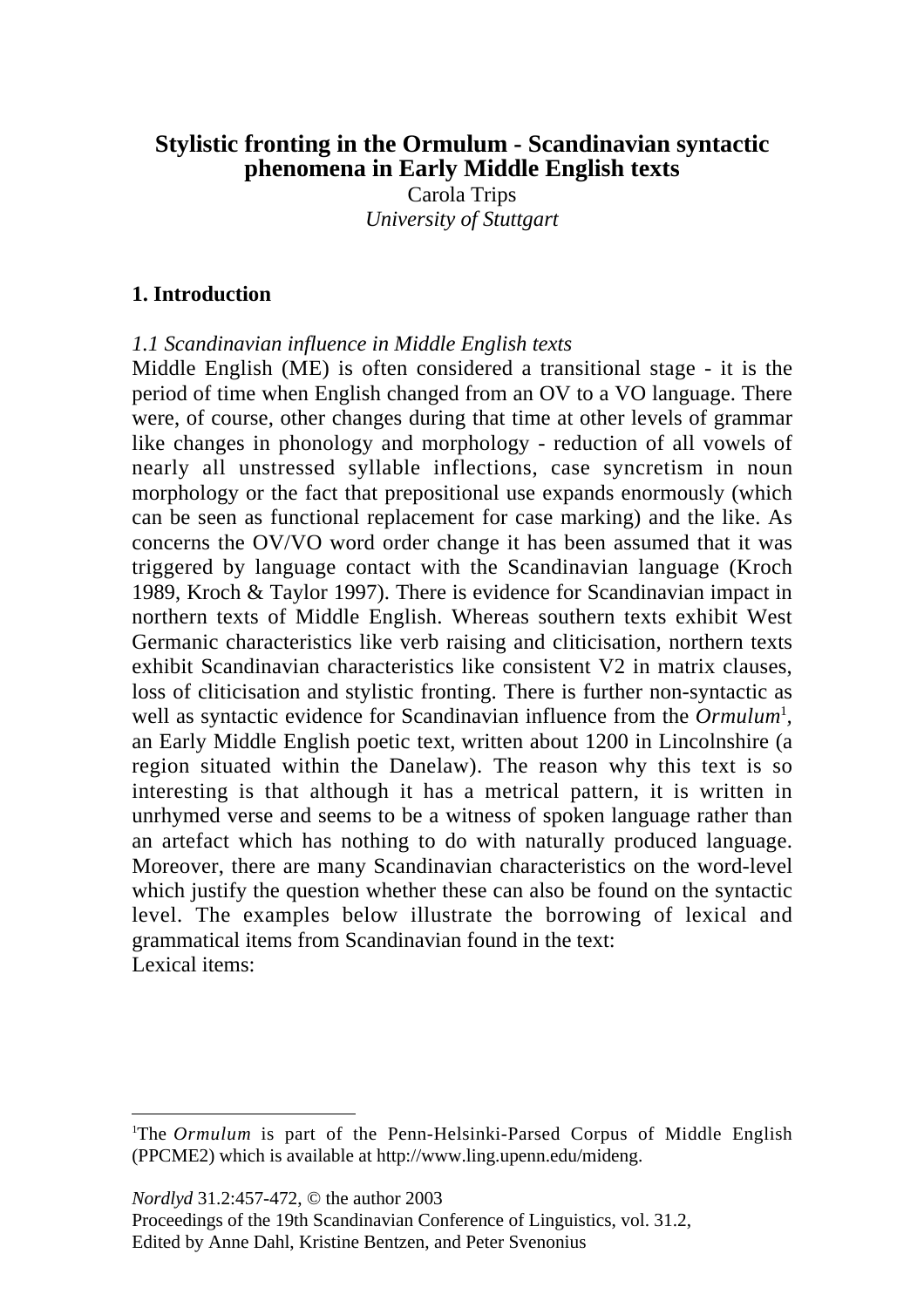(1) icc amm **ammbohht**<sup>2</sup> all bun to follghenn Godess wille; *I am maidservant all ready to follow God's will* 'I am a maidservant and all ready to follow God's will.'

(CMORM,I,79.696)

(2) Forr babe leddenn usell<sup>3</sup> lif i metess  $\&$  i clabess, ... *for both led wretched life in meat and in clothes* 'For both led a wretched life in splendour.'

(CMORM,I,28.336)

(3) ... Forr **babe** wærenn alde. *for both were old* '... for both were old.'

(CMORM,I,6.176)

Grammatical items: Third person plural forms of pronouns<sup>4</sup>:

(4) ... batt mann birrb spellenn to be follc off **bezzre** sawle nede. *that it behoves man to preach to the folc of their soul's need* '... that it behoves man to preach to the folc of their soul's need.'

(5) Forrbi batt he **bezzm** wollde ba to rihhte læfe wendenn. *because that he them would then to right belief turn* 'because that he would then turn them to the right belief.'

(CMORM,I,118.1025)

(6) ... ziff **bezz** mughenn swa be Demess are winnenn. *if they may so the Judge's grace win* '... if they may so the Lord's grace win.'

(CMORM,I,131.1113)

The second person singular form of the verb 'to be'<sup>5</sup>:

 $(7)$  ... & bettre **arrt** tu bann ure preost, ... *and better are you than our priest* '... and better are you than our priest ...'

(CMORM,I,96.838)

<sup>(</sup>CMORM,DED.L23.11)

 $\frac{1}{2}$ From Old Norse (ON) *ambótt*.

<sup>3</sup> From ON *úsæll*.

<sup>4</sup> The OE forms were 'hi(e),' 'hem,' 'here.'

<sup>&</sup>lt;sup>5</sup>The Old English (OE) form was 'we syndon,' the ON form was 'we aron.'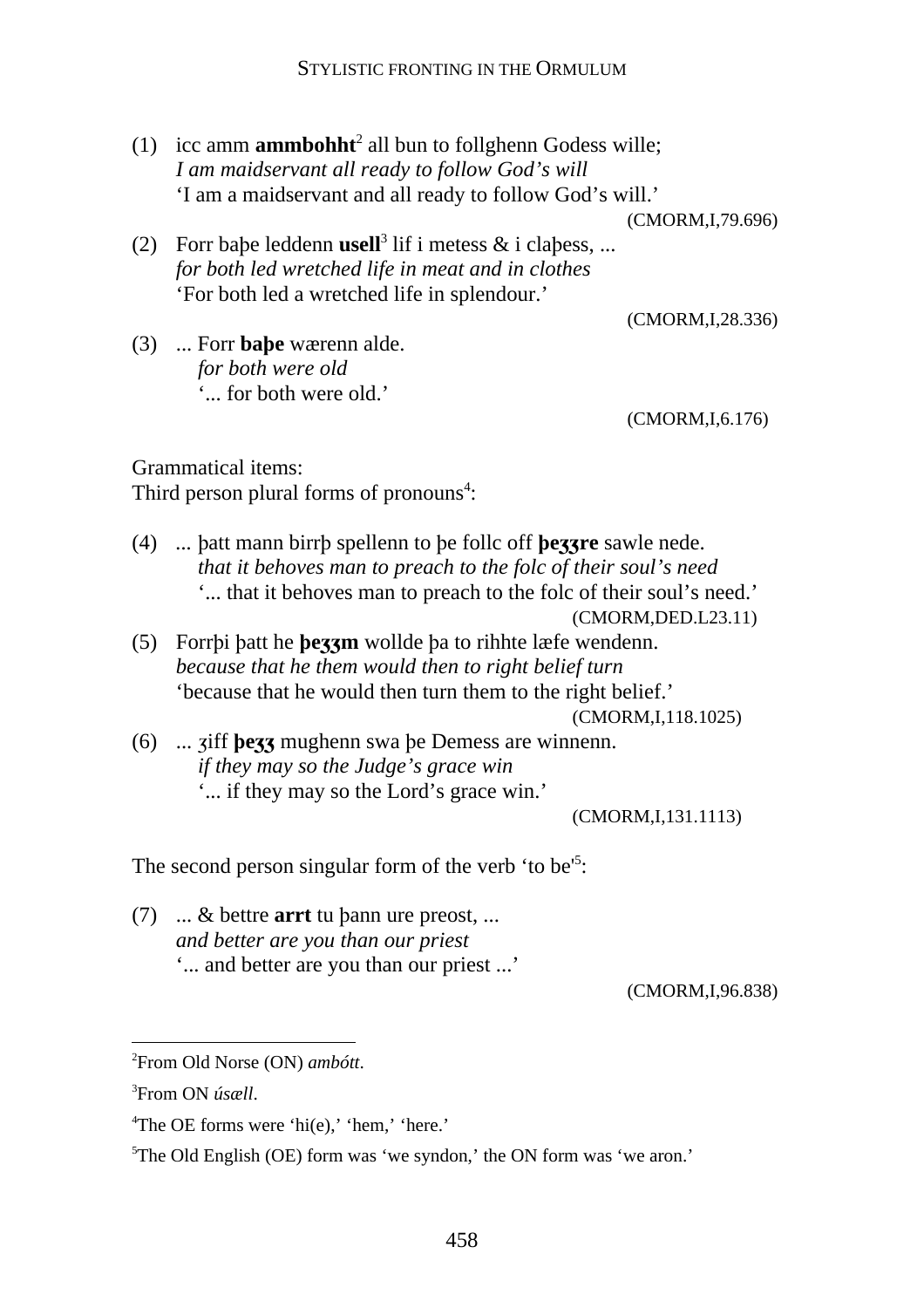The preposition *till* used in the sense of 'to':

(8) ... To farenn all **till** helle. *to go all to hell* '... to go all to hell.'

(CMORM,INTR.L29.105)

The extensive use of verb  $+$  preposition on the model of Old Norse (ON):

(9) Forr batt menn sholldenn cnawenn himm ... & **cumenn till** be *for that men should know him and come to the* Crisstenndom *Christendom* 'For that man should know him ... and join christendom.' (CMORM,I,120.1039)

However, there is not only non-syntactic evidence for Scandinavian influence in these texts, there are also syntactic phenomena like stylistic fronting to be found in the *Ormulum*:

 $(10)$  ... all batt **streonedd** wass burrh himm. *and all that begotten was through him* '... and all that begotten was through him ...'

(CMORM,INTR.L29.105)

In the following, I will show that examples like (10) show unambiguous cases of stylistic fronting in the *Ormulum*. Further, I claim that the fronting operation is used for metrical reasons in the text, and that this finding supports Holmberg's (2000) analysis of stylistic fronting as a PF-operation. Moreover, it is shown that my analysis also supports Kroch & Taylor's (1997) conjecture that there is evidence for Scandinavian impact in northern texts of Middle English.

### **2. Stylistic fronting in the Ormulum**

### *2.1 The conditions for the occurrence of stylistic fronting*

Stylistic fronting, a syntactic phenomenon only found in Scandinavian languages, is fronting of a participle, adjective, adverb or verbal particle in embedded clauses in which the subject has been moved out of its canonical position. Modern Icelandic and Faroese exhibit this construction which is illustrated in the examples below 1) with a participle, 2) with an adjective, 3) with an adverb, 4) with the negation *ekki* (examples are from Modern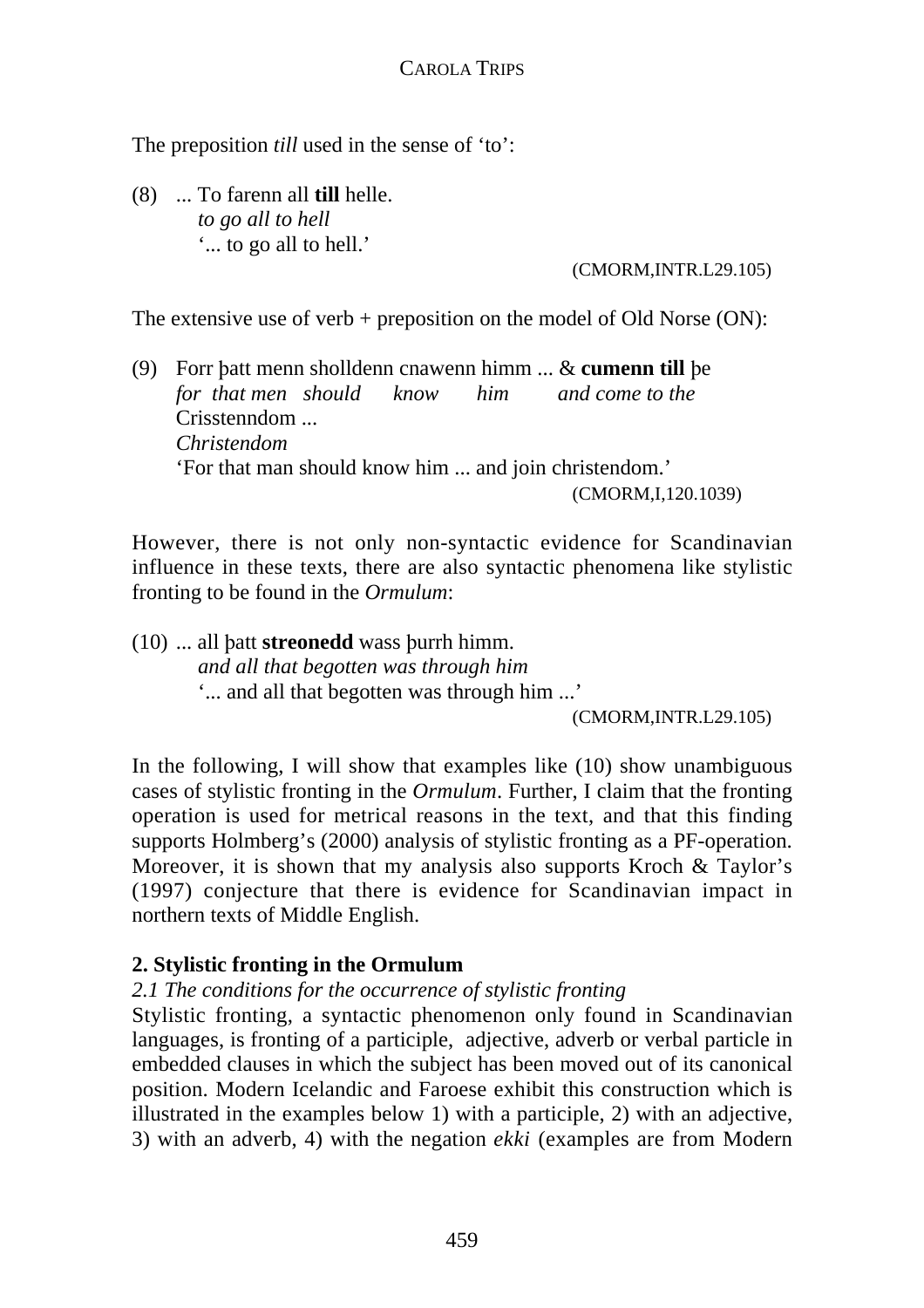### Icelandic):

- (11) Sólin var sest bá siglt var að landi. *sun-the was set when sailed was to land* 'The sun was set when (the ship) was sailed to land.'
- (12) Petta er maðurinn sem **feitur** bykir. *this is man-the who fat seems-to-be* 'This is the man who seems to be fat.'
- (13) Nefndin sem **vel** stóð að málunum var heiðruð. *committee-the which well stood at matters was honoured* 'The committee which did a good job was honoured.'
- (14) Nefndin sem ekki stóð vel að málunum var heiðruð. *committee-the which not stood well at matters was honoured* 'The committee which didn't do a good job was honoured.'

According to Nygaard (1906), Falk (1993), Platzack (1988) and Vikner (1995), the fronting operation occured very frequently in older stages of Scandinavian (the examples below are from Old Norse (ON), Old Swedish (OS) and Middle Danish (MD)):

(15) ON. ... at **heriat** var í ríki hans. *that harried was in kingdom his* '... that was harried in his kingdom.'

(Nygaard 1906: 377)

(16) OS. En [ ... ] som **likir** war enom hofman. *one that alike was a courtier* 'One ... that resembled a courtier.'

(Falk 1993: 178)

(17) MD. ... och haf oc alt thet ther **fødh** ær i iørderige. *and sea and all that whic born is in earth-realm* '... and sea and all that is born in the realm of the earth.' (Vikner 1995: 162)

Maling (1990) argued that stylistic fronting constructions are instances of subject extraction (e.g. relativisation, question formation), i.e. this construction is possible only when there is a subject gap:

 $(18)$  \*Sólin var sest bá **siglt** var *skipið* að landi. *sun-the was set when sailed was ship-the to land* 'The sun was set when the ship was sailed to land.'

The examples of stylistic fronting from the *Ormulum* all contain a subject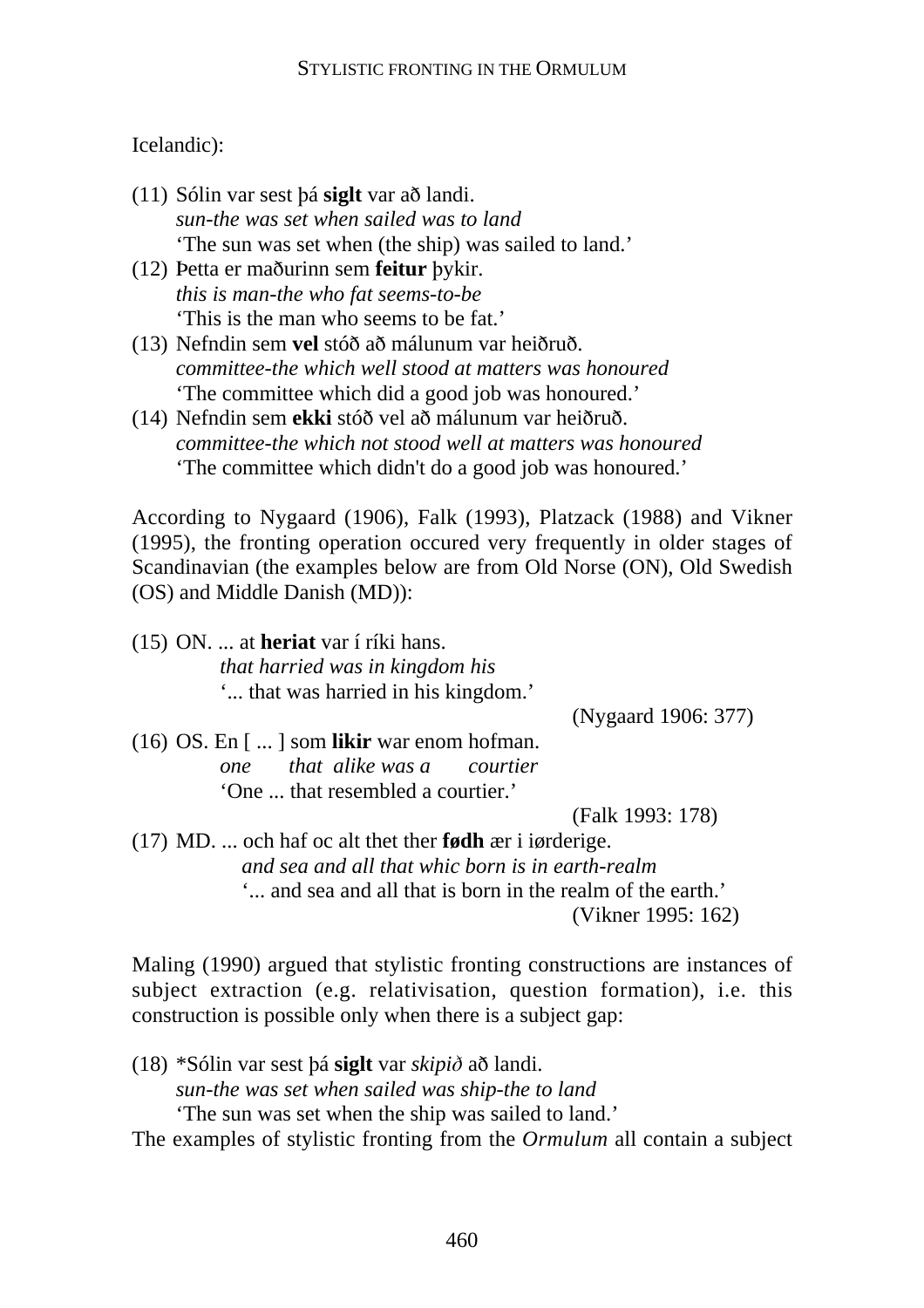gap which is shown with the examples below<sup>6</sup>:

(19) and batt hird batt **todæledd** wass onn hirdess rihht sextene ... *and that household that divided was in sixteen proper households* 'and that household that was divided into sixteen proper households ...'

(CMORM,I, 17.255)

 $(20)$  ... to bærnenn all batt **ifell** iss ... *to burn all that evil is* '... to burn all that is evil ...'

(CMORM,I,58.538)

(21) ... off hire sune Jesu Crist, batt **newenn** cumenn shollde. *off her son Jesus Christ who newly come should* '... of her son Jesus Christ who should come anew.'

(CMORM,I,75.672)

 $(22)$  & bettre arrt tu bann ure preost, batt **nohht** ne mihhte trowwenn *and better are you than our priest who not NEG might believe* batt word ... *that word* 'and you are better than our priest who might not believe the word ...' (CMORM,I,96.838)

Table 1 shows the relation between occurrences and non-occurrences of stylistic fronting in the *Ormulum*:

 <sup>6</sup>  ${}^{6}$ It should be noted here that there are other northern Middle English texts which show stylistic fronting like e.g. *The Northern Prose Rule of St. Benet (*written in Yorkshire in the 14th century). However, this text does not show it as frequently as the *Ormulum* does and as this text is written in prose a connection between stylistic fronting and phonology cannot be shown.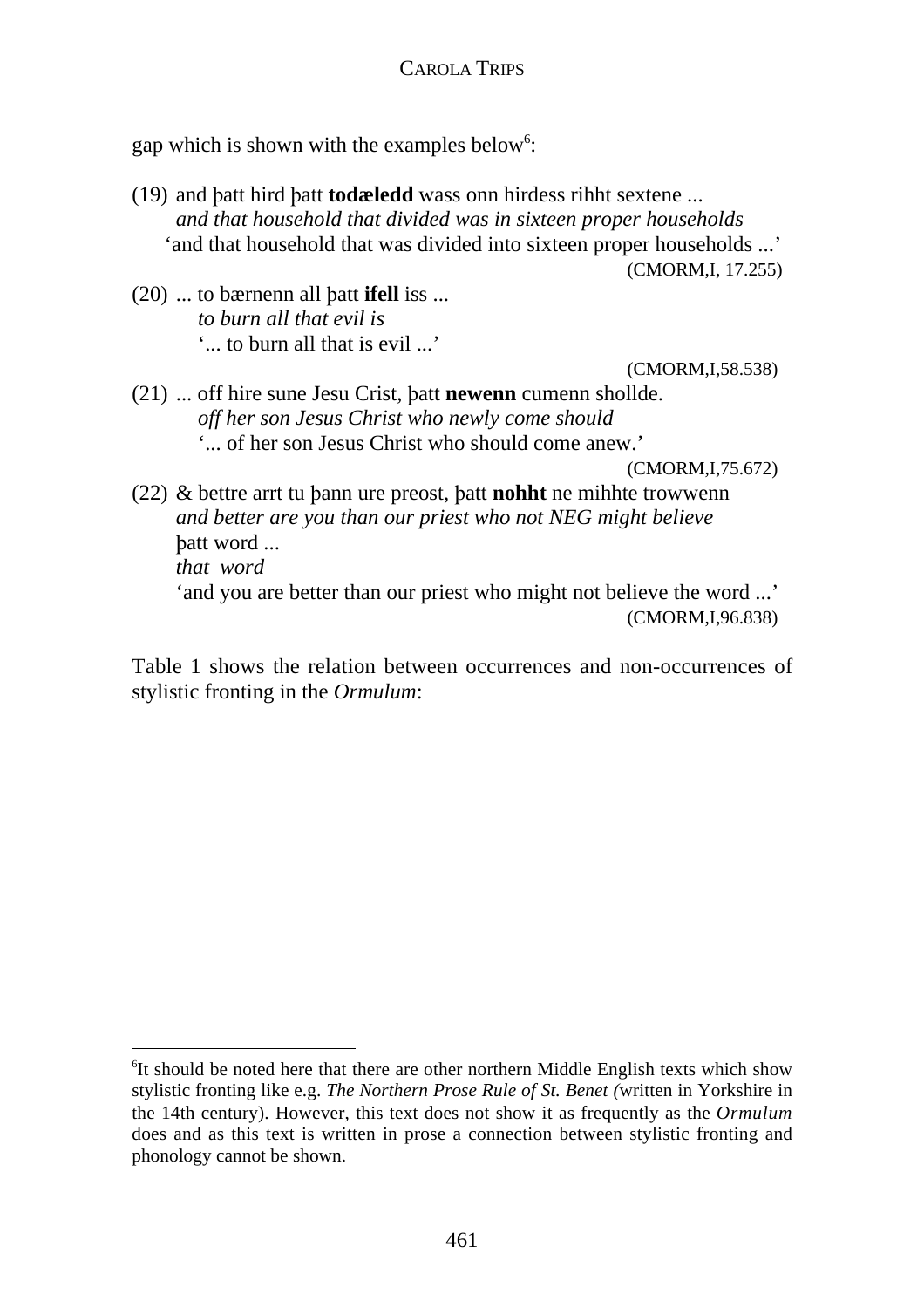| The Ormulum          |                 |          |     |      |       |  |
|----------------------|-----------------|----------|-----|------|-------|--|
| stylistic fronting   | yes             | $\%$     | no  | $\%$ | Total |  |
| with a subject gap   |                 |          |     |      |       |  |
| of a past participle | 42              | 43       | 56  | 57   | 98    |  |
|                      |                 |          |     |      |       |  |
| of an adjective      |                 | 23       | 23  | 77   | 30    |  |
|                      |                 |          |     |      |       |  |
| of an adverb         | $\overline{38}$ | 66       | 20  | 34   | 58    |  |
|                      |                 |          |     |      |       |  |
| of the negation      |                 | 70       | 3   | 30   | 10    |  |
| nohht                |                 |          |     |      |       |  |
| of a verb particle   | $\overline{0}$  | $\theta$ | 6   | 100  | 6     |  |
|                      |                 |          |     |      |       |  |
| <b>TOTAL</b>         | 94              | 47       | 108 | 53   | 202   |  |
|                      |                 |          |     |      |       |  |

Table 1: stylistic fronting with a subject gap in the *Ormulum*

Table 1 shows that the fronting operation occurs most frequently with past participles and adverbs. On the whole it occurs 47% of the time, i.e. there are also cases in the same environment (clauses with subject gaps) were stylistic fronting does not occur (52%) which implies that stylistic fronting is optional. In the next section I will give evidence that the cases I claimed to be stylistic fronting are indeed instantiations of the fronting operation.

### *2.2 Stylistic fronting with a subject gap*

We have seen above that it seems that stylistic fronting occurs in the *Ormulum*. The question is now whether there is evidence that the instantiations described as stylistic fronting in 2.1 are indeed stylistic fronting. It was shown above that there is a condition for the occurrence of stylistic fronting, namely that this construction only occurs when there is a subject gap. Therefore, if the frequency of potential stylistic fronting is higher in clauses with subject gaps than in clauses with full subject DPs then there is evidence that these cases are indeed stylistic fronting because the fronting operation requires a subject gap. Table 2 shows that this is really the case: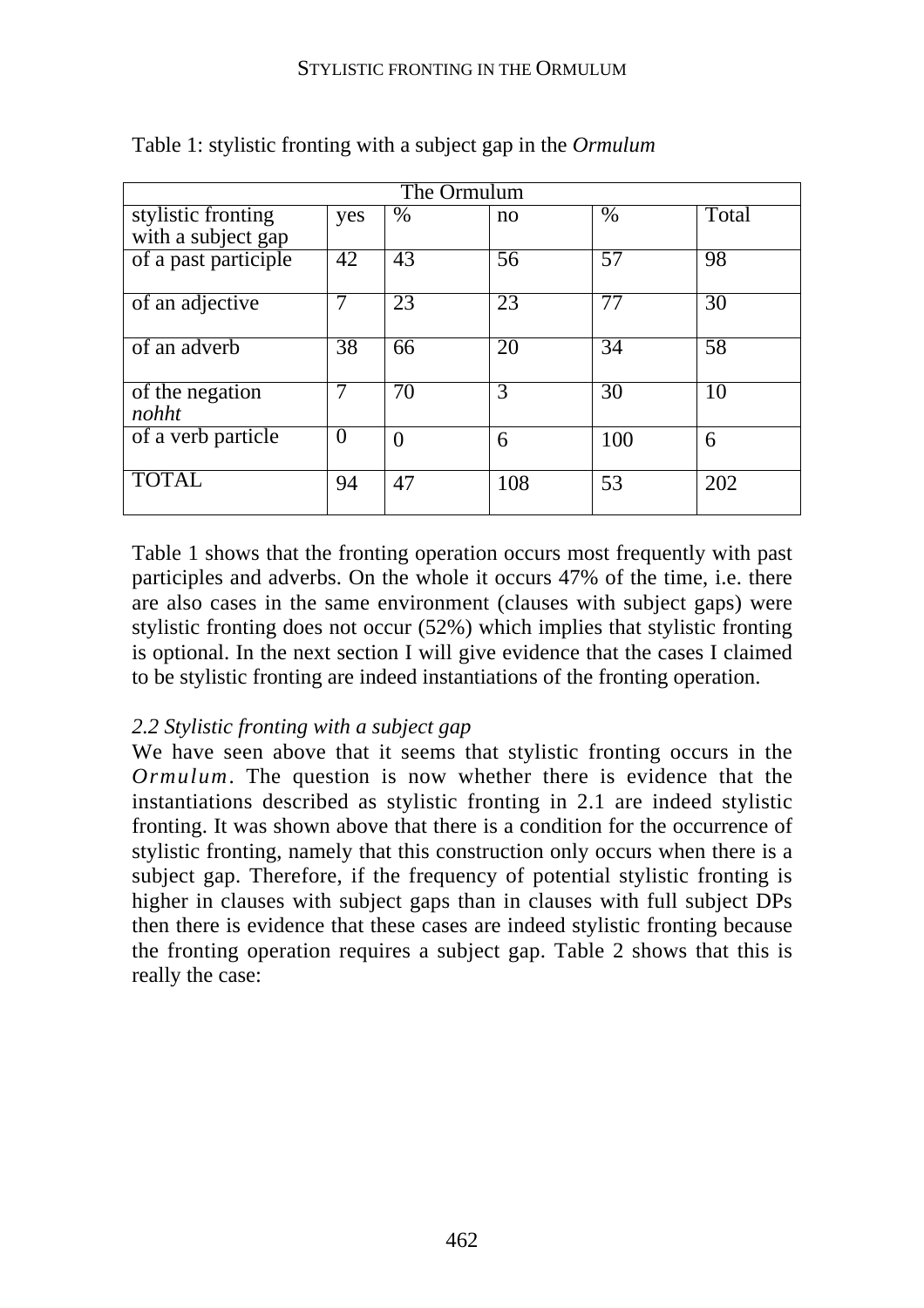| The Ormulum                                         |                |                 |                 |                 |                 |  |  |
|-----------------------------------------------------|----------------|-----------------|-----------------|-----------------|-----------------|--|--|
| sf-elements in<br>clauses with a full<br>subject DP | before<br>Vfin | $\%$            | after<br>Vfin   | $\%$            | Total           |  |  |
| of a past participle                                | $\overline{7}$ | 6               | 114             | 94              | 121             |  |  |
| of an adjective                                     |                | 3               | 28              | 97              | 29              |  |  |
| of an adverb                                        | 8              | $\overline{13}$ | $\overline{52}$ | $\overline{87}$ | 60              |  |  |
| of the negation<br>nohht                            | $\overline{4}$ | 23              | 13              | 77              | $\overline{17}$ |  |  |
| of a verb particle                                  | $\theta$       | $\theta$        | 7               | 100             | 7               |  |  |
| <b>TOTAL</b>                                        | 20             | 8               | 214             | 92              | 234             |  |  |

Table 2: Stylistic-fronting elements in clauses with a full subject DP

Table 2 shows that the frequency of fronted elements is quite low in clauses with a full subject DP. If the results in Table 2 are compared with the results in Table 1, it becomes clear that the fronting of elements occurs much more frequently in clauses with a subject gap (e.g. fronting of a past participle with subject gap 43 %, but only 6 % with a full subject DP), and that there has to be a correlation between the fronting construction and subject gaps<sup>7</sup>. This is evidence, therefore, that the examples found in the *Ormulum* are cases of stylistic fronting.

### *2.3 Further evidence: Stylistic fronting with a subject pronoun*

In this section I will show that the analysis discussed above is further supported by another type of stylistic fronting found in the *Ormulum* namely stylistic fronting with a pronominal subject as described in Platzack (1988) for Old Swedish (i.e. whenever the subject is a pronoun the fronting operation occurs). Examples (23) and (24) show this type of stylistic fronting in Old Swedish, examples (25) and (26) show examples from the *Ormulum*:

 $\frac{1}{7}$  $T$ The cases with the participle preceding the finite verb very likely show cases of Inflfinal word order which was still to be found in Early Middle English (although very rare). The examples with a "fronted" adverb show that these elements could occur in different positions in the clause at that time. The examples with "fronted" *nohht* show that it could occur before *ne* because of its status as a sentence adverb (see Trips 2002 for a thorough discussion).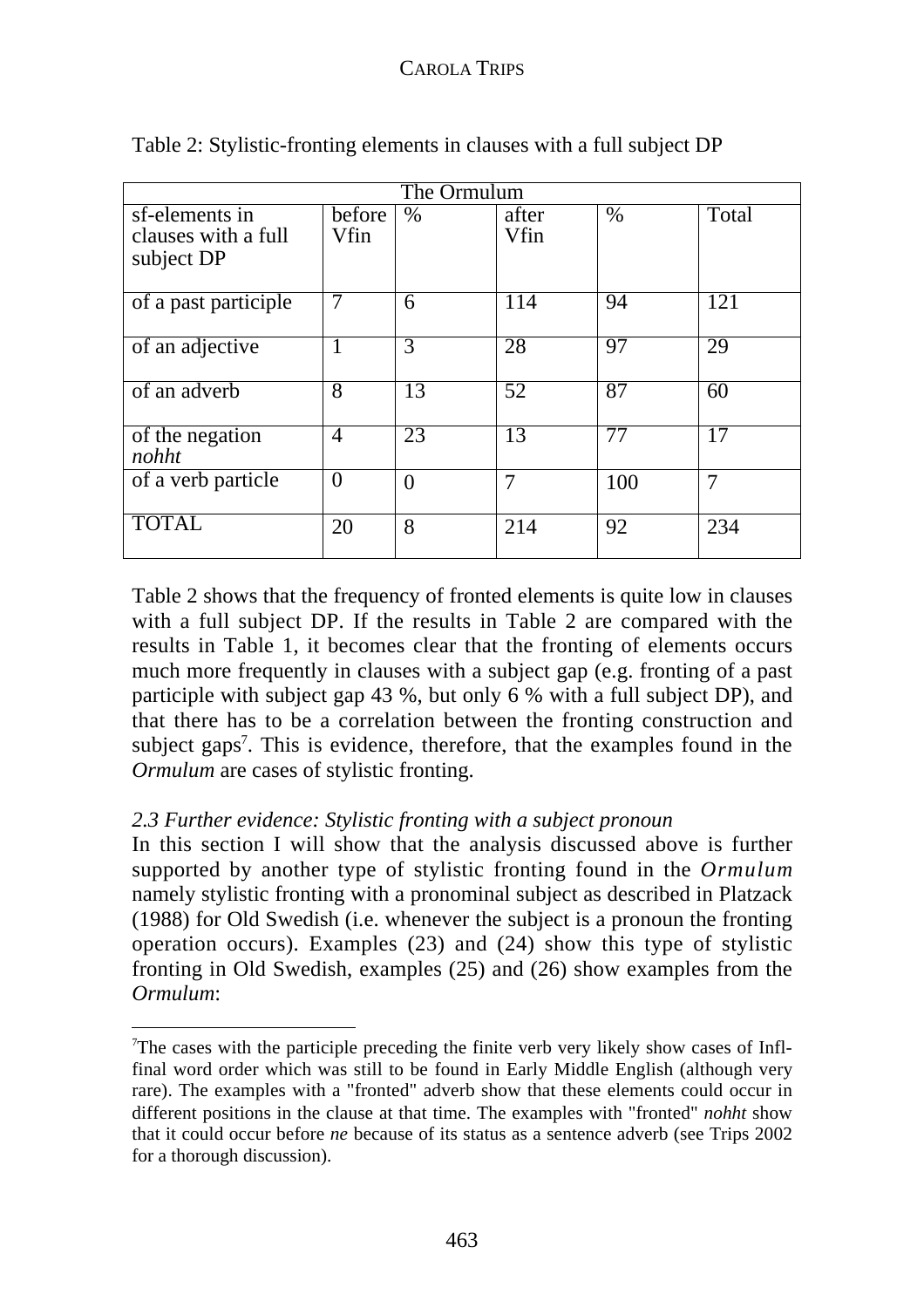(23) OS. ... sua lenge *the* **saman** æru um disk ok duk. *so long (as) they together are at plate and cloth* '... so long as they together are at plate and cloth.' (Platzack 1988: 227) (24) OS. ... æn *han* **ey** sigher thigiandamæssu. *if he not says Silent Mass* '... if he doesn't say Silent Mass.' (Platzack 1988: 227) (25)  $\&$  ziff batt *tu* **forrlangedd** arrt to cumenn upp till Criste. *and if that you longed-for are to come up to Christ* 'and if you longed for coming up to Christ.'

(CMORM,I,42.436)

 $(26)$  ... & wisste batt zho **clene** wass off alle menn onn eorbe ... *and know that she clean was of all men on earth* 'and you should know that she was clean of all men on earth.' (CMORM,I,100.863)

Table 3 shows the occurrence of stylistic fronting in clauses with a pronominal subject:

| The Ormulum                  |                 |          |                 |                 |       |  |
|------------------------------|-----------------|----------|-----------------|-----------------|-------|--|
| with a pronominal<br>subject | yes             | $\%$     | no              | $\%$            | Total |  |
| of a past participle         | 17              | 15       | 98              | 85              | 115   |  |
| of an adjective              | 7               | 11       | $\overline{57}$ | $\overline{15}$ | 64    |  |
| of an adverb                 | 44              | 28       | 114             | 29              | 158   |  |
| of the negation<br>nohht     | $\overline{25}$ | 60       | 17              | 4               | 42    |  |
| of a verb particle           | $\overline{0}$  | $\theta$ | 11              | 3               | 11    |  |
| <b>TOTAL</b>                 | 92              | 24       | 267             | 76              | 359   |  |

Table 3: Stylistic fronting with a pronominal subject in the *Ormulum*

Table 3 shows that the fronting operation occurs 24 % of the time with a pronominal subject whereas is does not occur 76 % of the time in the same environment. If these results are now compared with the results from Table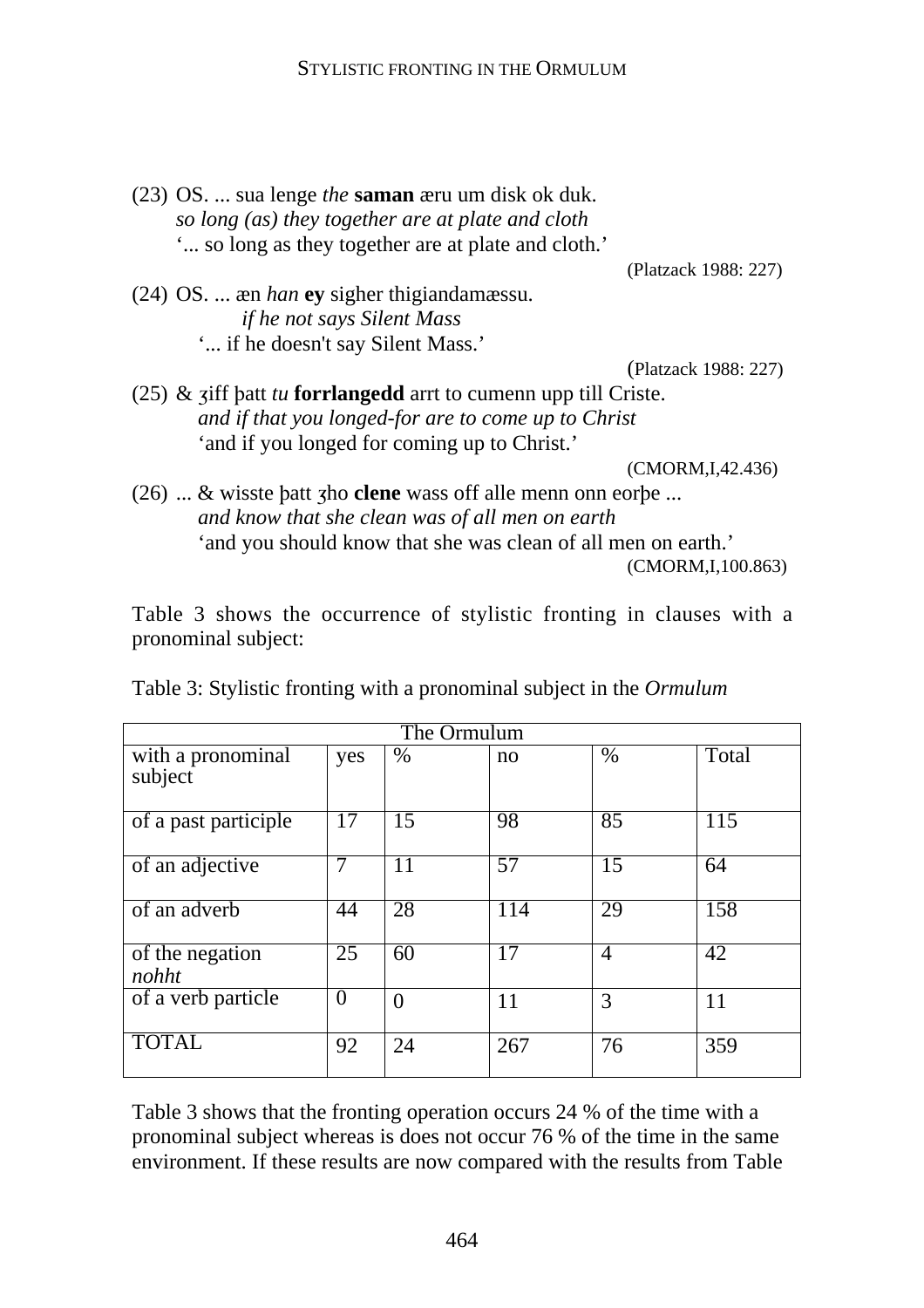2, it can be shown that stylistic fronting occurs more frequently in clauses containing a subject gap than in clauses with a pronominal subject. Still this finding supports the hypothesis that in the *Ormulum* stylistic fronting occurs, and even more so as we find two types of this construction. In the following section it will be shown that in the Early Middle English text investigated here the fronting operation is a phonological phenomenon due to metrical reasons.

## **3. Stylistic fronting as a phonological phenomenon (due to metrical reasons)**

## *3.1 Metre of the* Ormulum

So far we have seen that the *Ormulum* is a northern Early Middle English texts showing non-syntactic as well as syntactic evidence for Scandinavian influence. In the following I will show that stylistic fronting plays a special role in this text - it is used by its author whenever the metrical pattern would be otherwise violated. This implies that it must have been part of Orm's grammar and that he used the fronting operation for phonological reasons.

There are a number of reasons for investigating metre in a text like the *Ormulum:* 1) the text can be dated and located quite precisely, 2) it adheres very systematically and rigidly to one metrical form, 3) its almost uniformly Germanic vocabulary precludes the possibility that there is prosodic influence from Anglo-Norman or French. Studies on the metre in this text (Kaluza 1911, Mossé 1952) have always claimed that Orm's verse is extremely regular, i.e. every line has fifteen syllables exactly counted out and ends in the pattern "stressed - unstressed syllable". There is a caesura after the eighth syllable, and the rhythm is iambic<sup>8</sup>:

(27) Her hábbe icc sh'æwedd brínne **lác**<sup>9</sup> *here have I shown three-fold sacrifice* Forr brínne kínne léode, *for three kinds (of) people*

#### (CMORM,I,37.403)

As shown in (27), the *Ormulum* is written in long lines which are divided into two half lines. The lines invariably contain seven strong beats

 <sup>8</sup>  ${}^{8}$ In this section, I will leave out the idiomatic translation of the examples because it is not relevant for what is claimed here.

<sup>9</sup> Stressed syllables will be marked by accents throughout this section. Where this is technically not possible (e.g. with special characters) the stressed syllable will be marked with an apostrophe preceding it.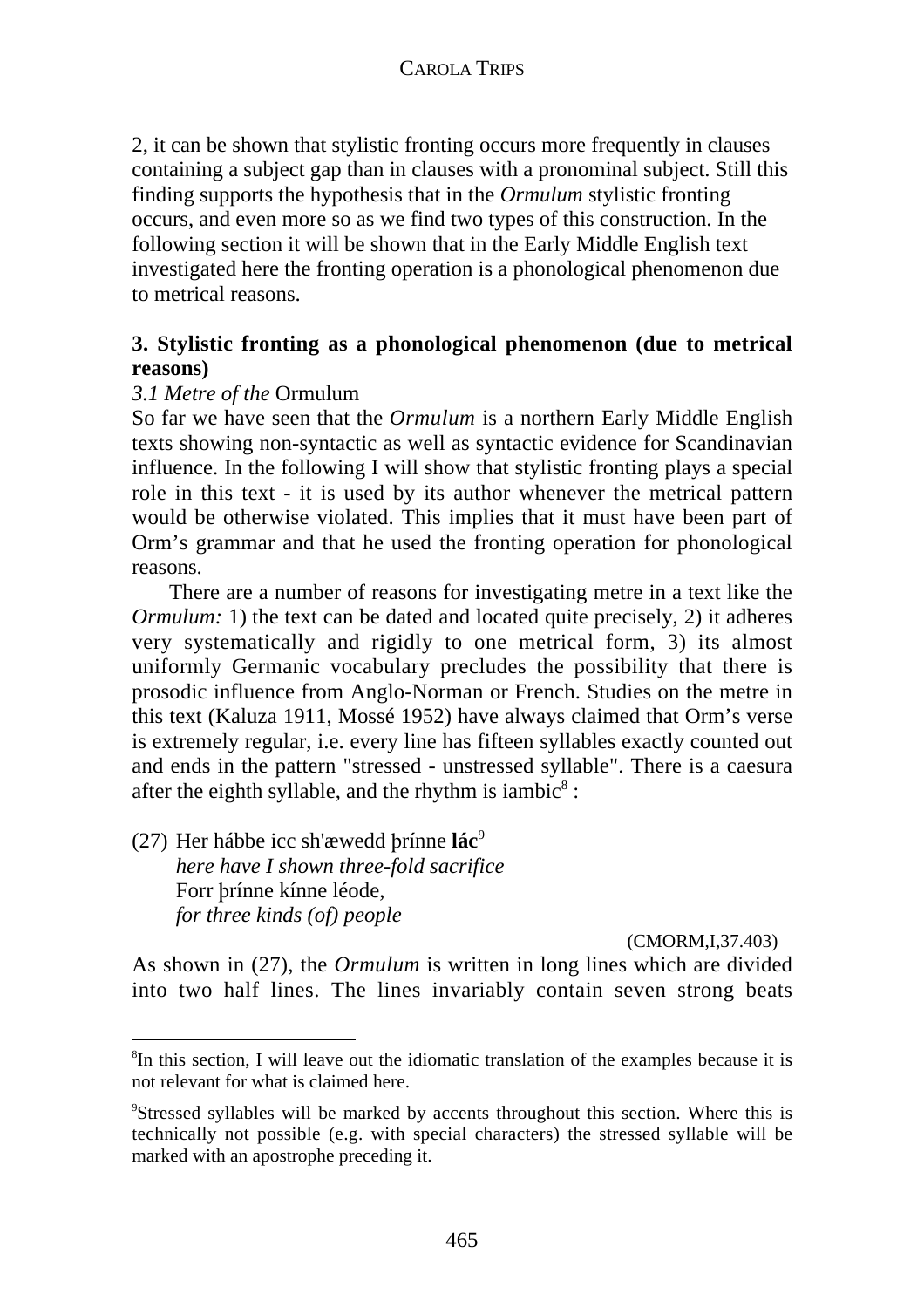distributed 4 : 3 across the line. Moreover, each strong metrical position is flanked by weaks. There are also positions which can only be filled by certain elements and are thus rather fixed, e.g. in the fourth foot of the first half-line there is reliable and unambiguous matching between metric and prosodic prominence: in about 90% of the time the fourth-foot ictus is filled by a monosyllable (Minkova 1996). Minkova has further claimed that in the text, inflectional endings of verbs and nouns must not occur in the ictus of a foot, i.e. they must not be stressed because prosodic rules of language do not allow this. The rigid pattern of the text requires thus that some positions have to be filled by the same type of syllables, otherwise the iambic metre will be violated. The question is now in which way stylistic fronting has an effect on the metrical pattern of the text.

### *3.2. The relation between stylistic fronting and metre in the* Ormulum

As noted above, I claim that the author of the text uses stylistic fronting whenever the order without the fronting operation would lead to a violation of the rigid iambic metre in which the text is written. Wrt the occurrence of stylistic fronting in the *Ormulum* there seem to be two requirements then: 1) whenever there is a relative clause with a monosyllabic auxiliary followed by a two-syllable participle, stylistic fronting is forced because inflectional endings of participles must not occur in the ictus of a foot; 2) the fourth foot ictus of the first half-line always has to be filled by a monosyllable (see also Minkova 1996). That these requirements hold will be shown in the following examples:

(28) ... batt óferrwérrc batt **tímmbredd wáss** *that over-work that build was* abúfenn Gódess árrke ... *above God's ark*

(CMORM,I,59.543)

As concerns requirement 1) it can be observed that in the text, the relative complementiser *batt* 'that' introcudes the relative clause. It is normally not stressed because it is a function word. This implies in a strict iambic metre that the following syllable would have to bear stress. If the following element is a one-syllable word, the word after that would have to begin with an unstressed syllable. In a relative clause without stylistic fronting the auxiliary *wass* 'was' bears stress and is followed by the participle *timmbredd* 'built,' the first syllable of which would then have to be unstressed. However, this would also imply that the inflectional ending of *timmbredd* would bear stress, but this is ruled out by prosodic rules of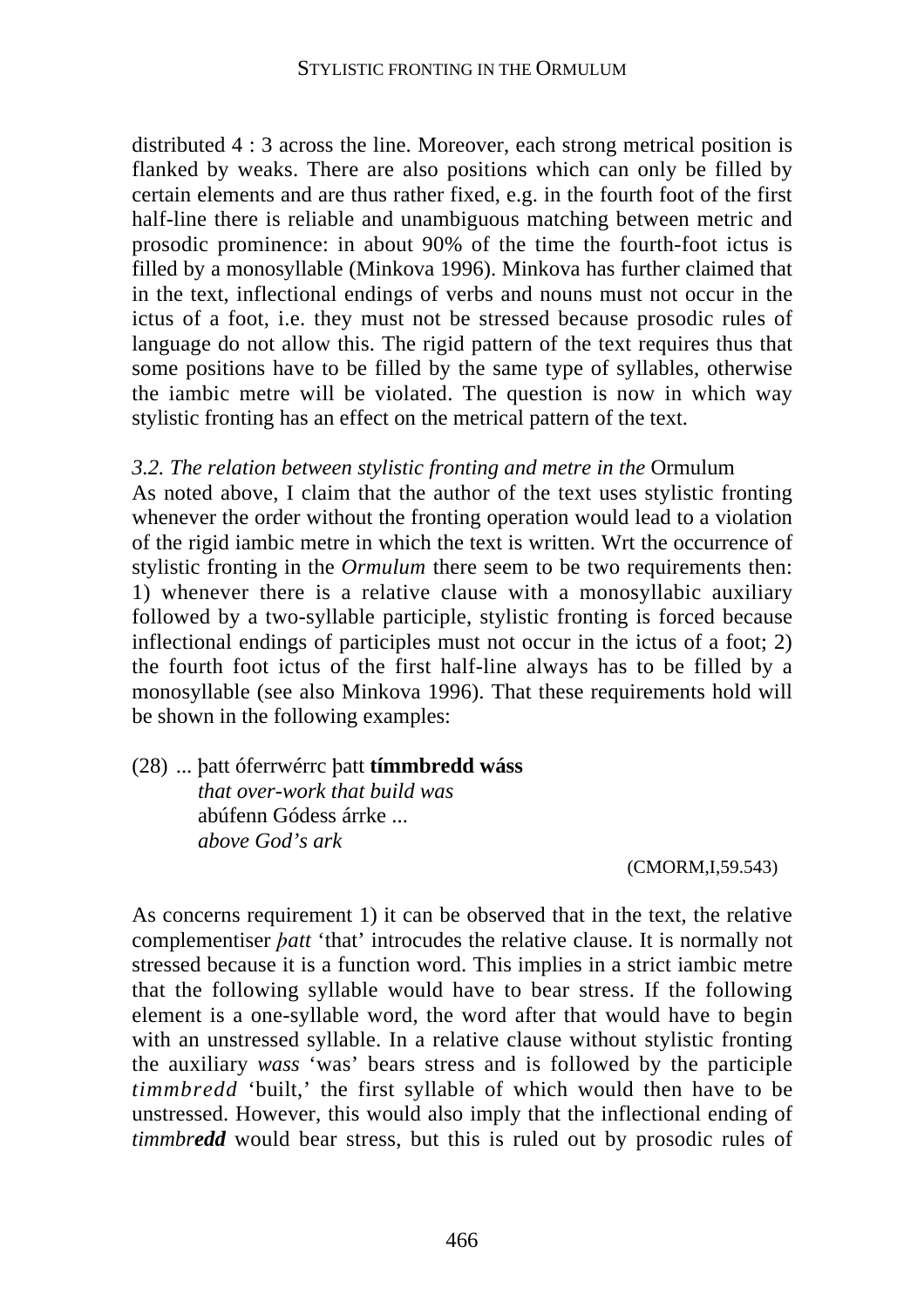$language^{10}$ .

(28') \*... flatt óferrwérrc flatt **wáss timmbrédd** abúfenn Gódess árrke ...

(CMORM,I,59.543)

As concerns requirement 2) it can be shown that the matching between metric and prosodic prominence in the fourth foot of the first half-line holds for cases where stylistic fronting has applied. The first syllable of past participles which have undergone the fronting operation appears most of the time in the ictus of the third foot. Thus, the monosyllabic auxiliary appears in the ictus of the fourth foot:

(29) ... flatt óferrwérrc flatt **tímmbredd wáss** abúfenn Gódess árrke ...

(CMORM,I,59.543)

There are other cases which show that the two requirements have to be fulfilled, e.g. fronted past participles with three syllables:

(30) Wiflfl áll flatt tátt **bitácnedd wáss** *with all that that signified was* Purrh álle béggre lákess. *through all their sacrifices*

(CMORM,I,32.356)

Here, the second syllable of the participle *bitacnedd* 'signify' bears stress, i.e. it is in the ictus of the third foot. The following syllable, the inflectional ending, is unstressed and the monosyllabic auxiliary *wass* is in the ictus of the fourth foot of the first half line. If the iambic metre is strictly followed here, then the relative complementiser *batt* 'that' has to bear stress. If stylistic fronting had not take place then requirement 2) would not hold which is shown in  $(30')$ :

(30') \* Wiflfl áll flatt tátt **wass bítacnédd** Purrh álle béggre lákess.

(CMORM,I,32.356)

The same can be shown for a clause with a modal, an auxiliary and a participle:

 $10$ <sup>10</sup>i.e. inflectional endings with reduced vowels like 'schwa'.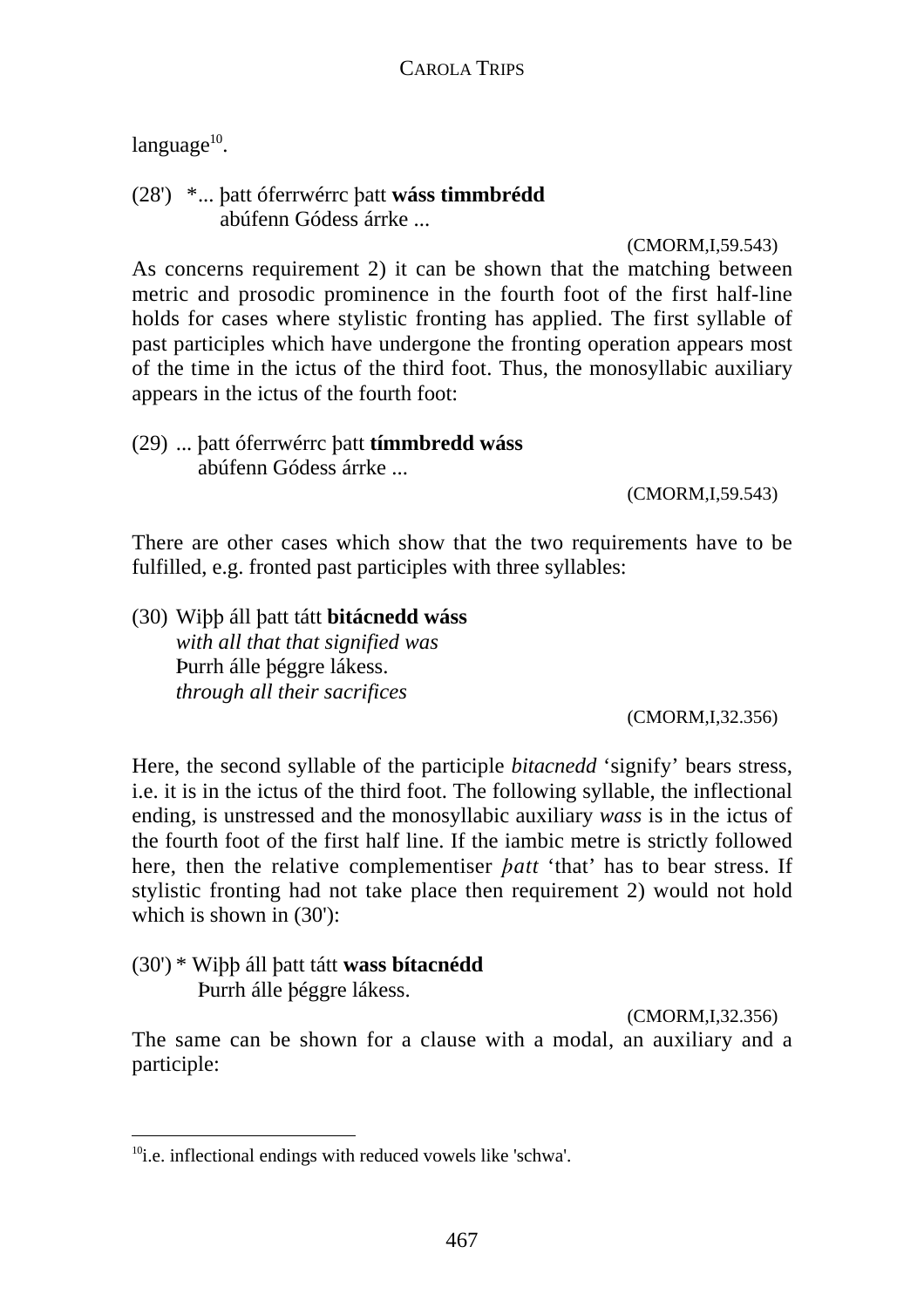### (31) ... Þatt **fílledd shúlenn bén** burrh Gódd *that filled should be through God* Att héore ríhhte tíme. *at their right time*

(CMORM,I,4.160)

The comparison of this clause and the version without stylistic fronting

### (31<sup>'</sup>) \* Patt **shúlenn bén filléd** burrh Gódd Att héore ríhhte tíme.

(CMORM,I,4.160)

shows that the first syllable of the modal *shulenn* 'shall' is in the ictus of the first foot and the monosyllabic auxiliary *ben* 'be' in the ictus of the second foot. According to strict iambic metre the second syllable of the two-syllable participle *filled* 'filled,' which would be its inflectional ending, is in the ictus of the third foot but this is ruled out by prosodic rules of language.

As shown above, stylistic fronting also occurs with elements like adjectives. The following example shows that the requirements given above also hold for these cases:

(32) To bærnenn áll batt **ífell íss** *to burn all that evil is* Awégg inn híse béowwess. *away in his servants*

(CMORM,I,58.538)

The adjective *ifell* "evil" bears stress on the first syllable according to the accent rules of Germanic (initial word accent). As the adjective is disyllabic and the auxiliary *iss* 'is' monosyllabic, stylistic fronting is forced here because otherwise the adjective would have to be in the ictus of the fourth foot which would violate the Germanic stress rule ('evil' is not a word of Romance origin):

(32') \* To bærnenn áll flatt **íss iféll** Awégg inn híse béowwess.

(CMORM,I,58.538)

Moreover, there are examples like the one given in (33) where the use of stylistic fronting in order to stick to the metrical pattern becomes even clearer: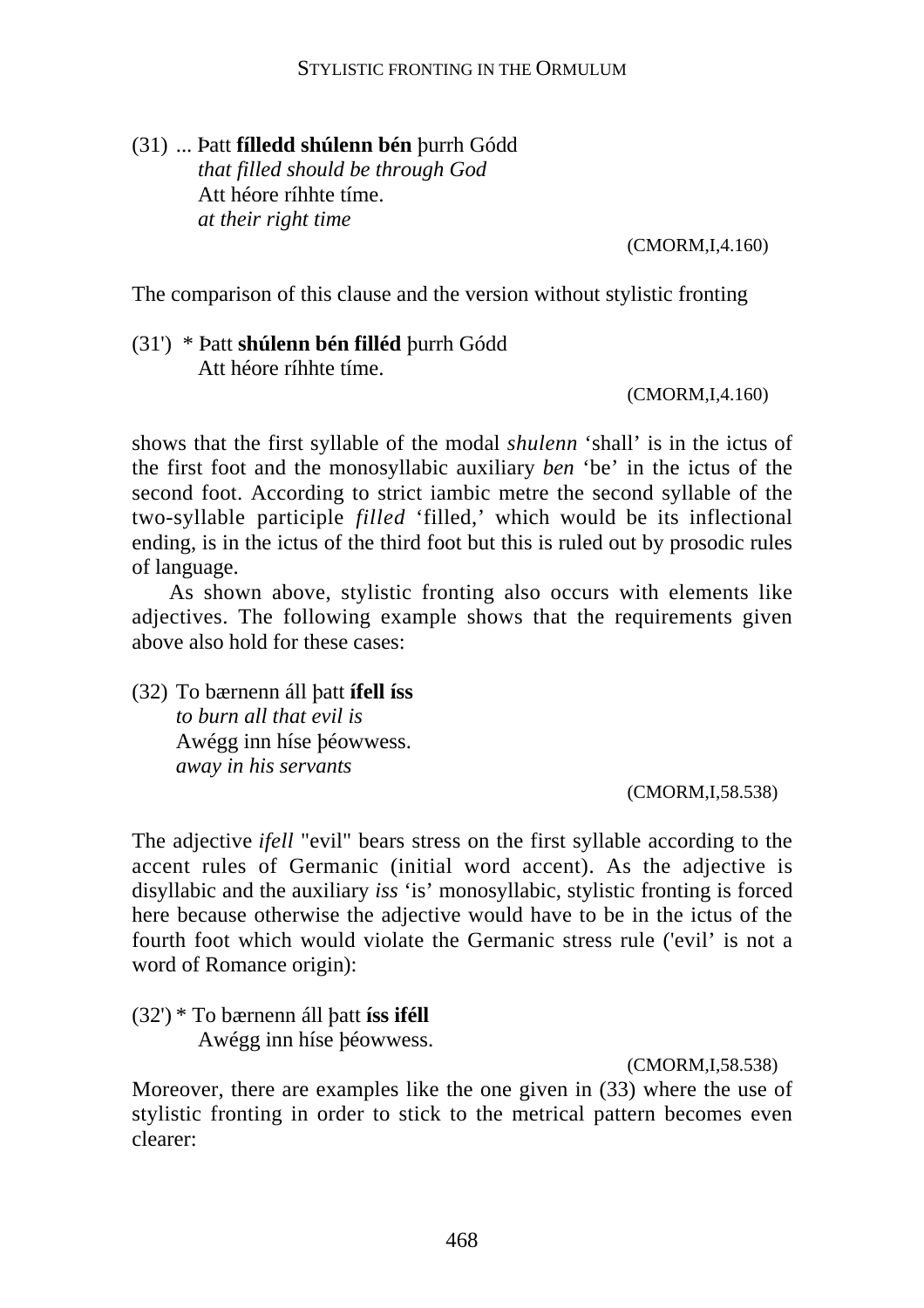(33) ... & áll batt **stréonedd wáss** burrh hímm *and all that begotten was through him* **Wass stréonedd** tó batt íllke... *was begotten to that same*

#### (CMORM,INTR.L29.105)

Here, stylistic fronting can occur in the first half-line because it is a relative clause where the subject has been extracted, and stylistic fronting is forced for the reasons discussed above. In the second half-line we find exactly the same construction but here the order monosyllabic auxiliary followed by a two-syllabic participle matches the metre, i.e. stylistic fronting is not forced in this case.

From what was shown with the examples above I claim that the fronting operation was part of Orm's grammar due to intense Scandinavian influence on his language. Orm "uses" stylistic fronting in cases which otherwise would have evoked a clash between metrical and prosodic rules. Of course, he could have made other changes in the line to be able to stick to metre but as stylistic fronting was part of his grammar he could use this construction for stylistic reasons instead of making some artificial changes.

The fact that stylistic fronting adheres to these requirements shows that the fronting operation is metrically driven. This further implies that it supports Holmberg's (2000) analysis of stylistic fronting as a PF-operation. This analysis states that the trigger for the fronting operation is an extended version of the Extended Projection Principle (EPP) which says that the condition can be satisfied by other categories than the subject. Holmberg claims that a nominal feature (or a set of features) [D] as well as a phonological feature [P] have to be checked in the course of the derivation because they are uninterpretable features. In languages like Modern Icelandic the [D]-feature can be checked by the finite verb due to rich verbal morphology. However, the [P]-feature cannot be checked that way. Therefore, Holmberg assumes that there are three possibilities to check this feature: 1) a nominal subject, if available, moves up to Spec, IP; 2) if a nominal subject is not available, a thematic subject is merged in Spec, IP; 3) if neither a nominal subject nor a thematic subject is available a visible category closest to Spec, IP is moved in this position to check the [P] feature. The third option is the one where stylistic fronting takes place. The assumption that only the phonological features are affected can account for the fact that elements of all kinds of categories can move (participles, adverbs, PPs, etc.) because stylistic fronting does not see any other features of syntactic categories, it only checks for the presence or absence of the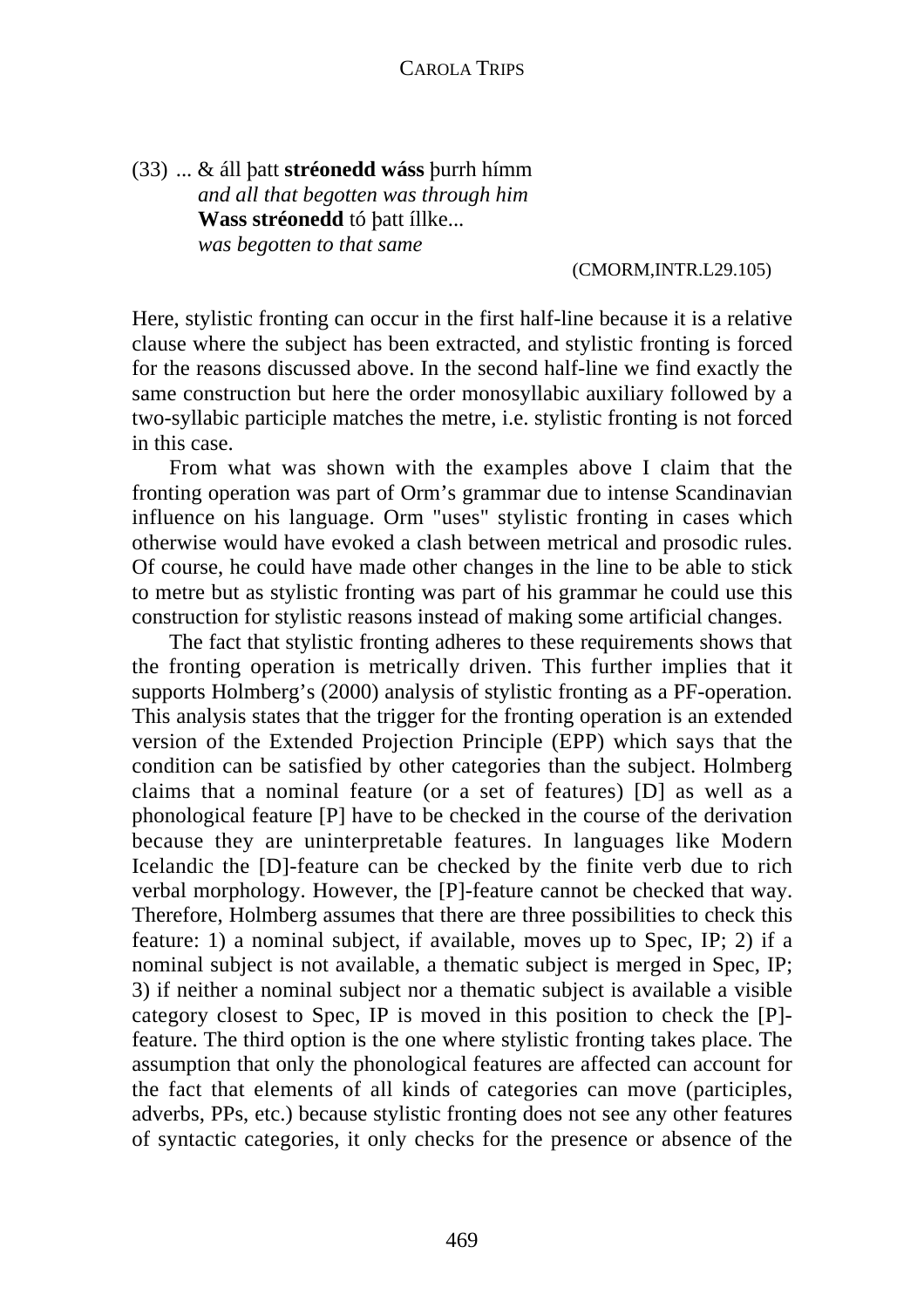phonological features. He can further account for the fact why the fronting operation occurs only in clauses with a subject gap as traces are not visible and can therefore not block it. The findings from the *Ormulum* and the obvious relation between stylistic fronting and metre in the text supports Holmbergs analysis then, because whenever stylistic fronting occurs here the phonological features have to be checked due to the metrical pattern of the text, i.e. the fronting operation is metrically driven and not part of Narrow Syntax.

### **4. Results**

In this paper I have shown that in northern texts of Middle English there is evidence for non-syntactic as well as syntactic evidence for Scandinavian influence on the English language. The findings from the *Ormulum* strengthen this fact in that it shows true cases of stylistic fronting, a fronting operation only found in Scandinavian languages. These findings further support Kroch & Taylor's (1997) conjecture that there is evidence for Scandinavian impact in northern texts of Middle English (written in places of dense Scandinavian settlement during the time of invasions). They show that whereas southern texts exhibit West Germanic characteristics like verb raising and cliticisation, northern texts exhibit Scandinavian characteristics like consistent V2 in matrix clauses, loss of cliticisation and stylistic fronting.

It was further shown that when stylistic fronting occurs in the *Ormulum*, it is used for metrical reasons, i.e. for Orm, the author, it was a possibility to conform to the metrical pattern of his strictly iambic text because the fronting operation was part of his grammar. It was further shown that there are two requirements that have to be fullfilled: 1) whenever there is a relative clause with a monosyllabic auxiliary followed by a two-syllable participle, stylistic fronting is forced because inflectional endings of participles must not occur in the ictus of a foot; 2) the fourth foot ictus of the first half-line always has to be filled by a monosyllable. It was also shown above that the fact that stylistic fronting adheres to these requirements here shows that the fronting operation is metrically driven which supports Holmberg's (2000) analysis of stylistic fronting as a PFoperation.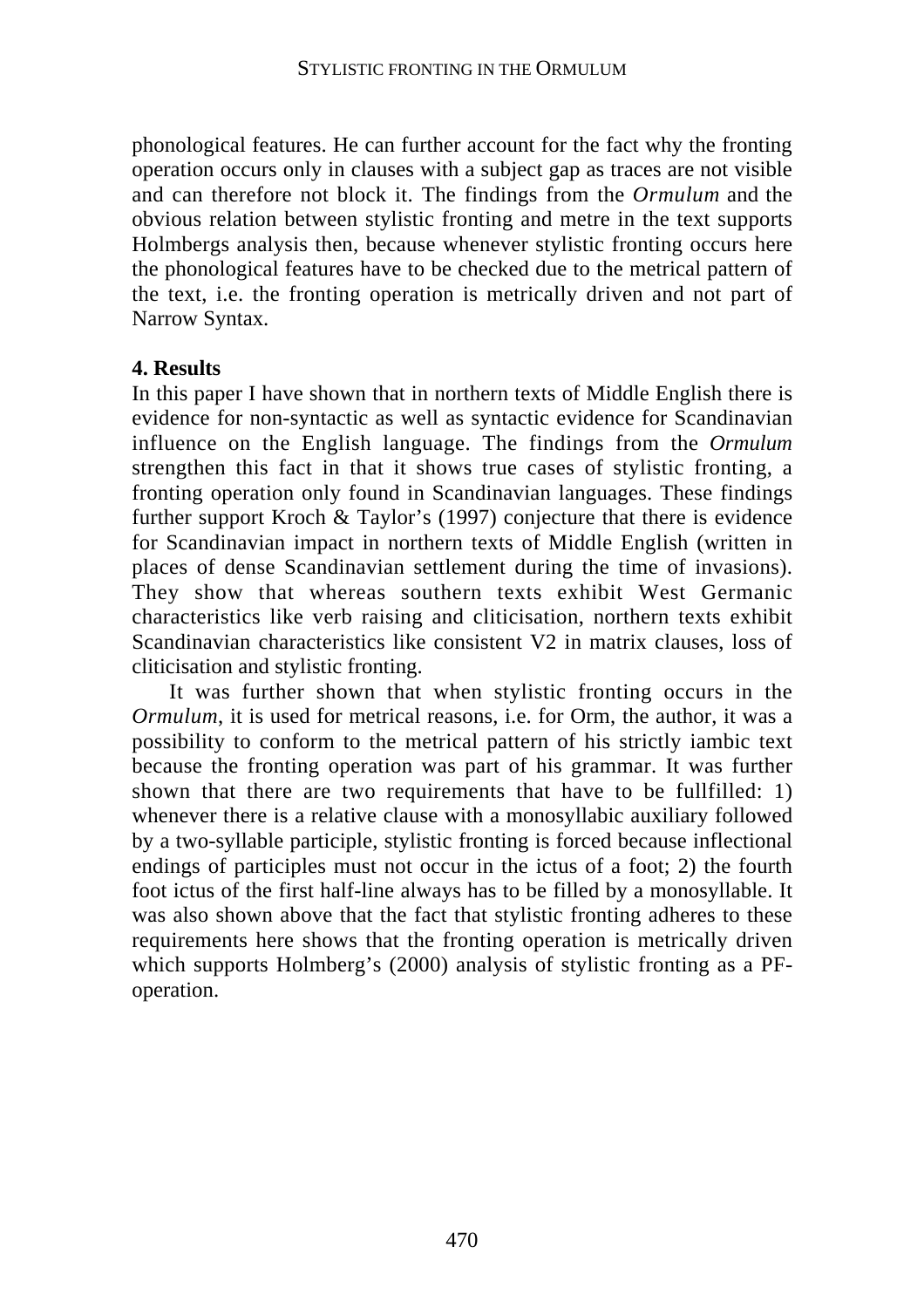#### CAROLA TRIPS

#### **References:**

Burnley, David. 1990. *The History of the English Language,* Longman, London.

- Falk, Cecilia. 1993. *Non-Referential Subjects in the History of Swedish*, Doctoral dissertation, University of Lund.
- Holmberg, Anders. 1997. 'Scandinavian Stylistic Fronting: Movement of Phonological Features in the Syntax,' *Working Papers in Scandinavian Syntax* 60, 81-124.

Holmberg, Anders. 2000. 'Scandinavian Stylistic Fronting: How any category can become expletive,' *Linguistic Inquiry* 31, 445-483.

- Holmberg, A. and Platzack, C. 1995. *The Role of Inflection in Scandinavian Syntax*, Oxford University Press, Oxford.
- Jónsson, Jóhannes Gísli. 1991. 'Stylistic Fronting in Icelandic,' *Working Papers in Scandinavian Syntax* 48, 1-45.

Kaluza, Max. 1973. *A short history of English versification*, Allen, London.

Kiparsky, Paul. 1975. 'Stress, Syntax, and Meter,' *Language* 51, 576-616.

- Kiparsky, Paul. 1977. 'The Rhythmic Structure of English Verse,' *Linguistic Inquiry* 8, pp. 189-247.
- Kossuth, K. 1978. 'Typological Contributions to Old Icelandic Word Order,' *Acta Philologica Scandinavica* 32, 37-52.
- Kroch, Anthony and Ann Taylor. 1997. 'Verb Movement in Old and Middle English: Dialect Variation and Language Contact,' in A. van Kemenade and N. Vincent (eds.), *Parameters of Morphosyntactic Change*, Cambridge University Press, Cambridge, pp. 297-325.
- Lawson, M. K. 1993. *Cnut: The Danes in England in the Early Eleventh Century* [The Medieval World], Longman, London/New York.
- Maling, Joan. 1990. 'Inversion in Embedded Clauses in Modern Icelandic,' in J. Maling and A. Zaenen (eds.), *Modern Icelandic Syntax. Syntax and Semantics* 24, Academic Press, San Diego, 71-91. Reprint of Maling 1980 published in *Íslenskt mál og almenn málfræ›i* 2, 175-193.
- Maling, J. and Zaenen, A. (eds) 1990. *Modern Icelandic Syntax. Syntax and Semantics* 24, Academic Press, San Diego.
- Minkova, Donka. 1996. 'Nonprimary Stress in Early Middle English accentual-syllabic verse,' in C. B. McCully & J. J. Anderson (eds.), *English Historical Metrics,* Cambridge University Press, Cambridge, pp. 95-120.
- Mossé, Fernand. 1991. *A handbook of Middle English,* John Hopkins University Press, Baltimore.
- Nygaard, Marius. 1906. *Norrøn syntax*, Aschehoug, Kristiania.
- Platzack, Christer. 1988. 'The Emergence of a Word Order Difference in Scandinavian Subordinate Clauses,' in D. Fekete and Z. Laubitz (eds.), *McGill Working Papers in Linguistics, Special Issue on Comparative Germanic Syntax*, Mc Gill University, Montréal, pp. 215-238.
- Rögnvaldsson, E. and Thráinsson, H. 1990. 'On Icelandic Word Order Once More,' in *Modern Icelandic Syntax. Syntax and Semantics* 24, J. Maling and A. Zaenen (eds), Academic Press, San Diego, pp. 3-40.
- Trips, C. 1999. 'Scandinavian Characteristics in the Ormulum: Evidence for Scandinavian influence on the word order change in Early Middle English,' *Proceedings of Console* 8, 327-342.